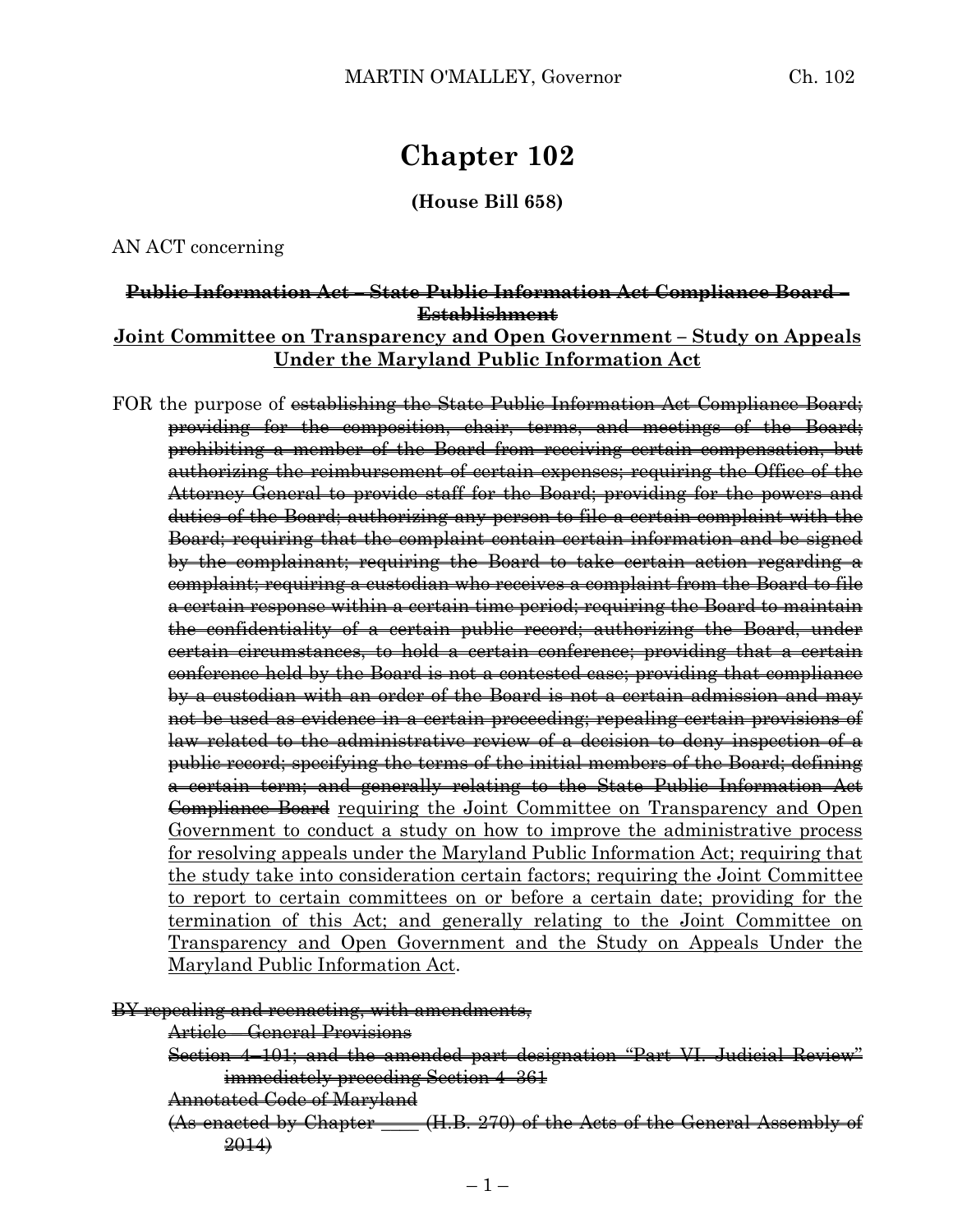# BY adding to

Article – General Provisions

Section  $4-1A$ –01 through  $4-1A$ –09 to be under the new subtitle "Subtitle  $1A$ . State Public Information Act Compliance Board"

Annotated Code of Maryland

 $(As$  enacted by Chapter  $(H.B. 270)$  of the Acts of the General Assembly of 2014)

# BY repealing

Article – General Provisions Section 4–361 Annotated Code of Maryland  $(As$  enacted by Chapter  $(H.B. 270)$  of the Acts of the General Assembly of 2014)

SECTION 1. BE IT ENACTED BY THE GENERAL ASSEMBLY OF MARYLAND, That the Laws of Maryland read as follows:

(a) The Joint Committee on Transparency and Open Government, as established under § 2–10A–14 of the State Government Article, shall conduct a study on how to improve the administrative process for resolving appeals under the Maryland Public Information Act.

- (b) The study shall take into consideration:
	- (1) appeals from denials and fees charged under the Act;

(2) the administrative processes used by other states to resolve appeals;

(3) the costs to State government, local government, and the public associated with resolving appeals; and

- (4) input from:
	- (i) the Office of the Attorney General;
	- (ii) the Maryland–Delaware–DC Press Association;

(iii) representatives of local and State government, including the Maryland Association of Counties and the Maryland Municipal League; and

(iv) other parties that express interest in participating in the

study.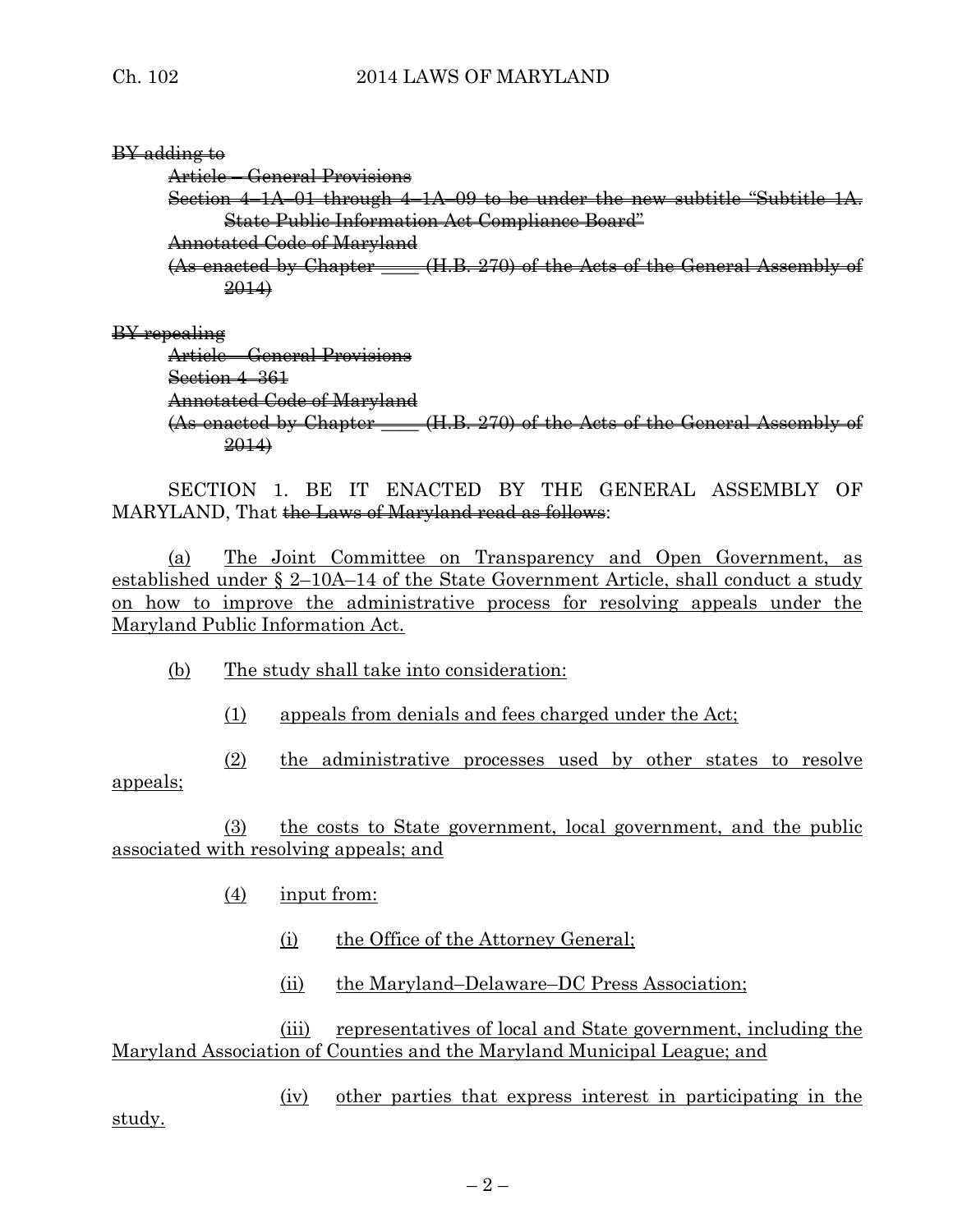(c) On or before January 1, 2015, the Joint Committee shall report its findings and any recommended legislation to the Senate Education, Health, and Environmental Affairs Committee and the House Health and Government Operations Committee, in accordance with § 2–1246 of the State Government Article.

## **Article – General Provisions**

#### 4–101.

 $(a)$  In this title the following words have the meanings indicated.

(b) "Applicant" means a person or governmental unit that asks to inspect a public record.

# **(C) "BOARD" MEANS THE STATE PUBLIC INFORMATION ACT COMPLIANCE BOARD.**

**[**(c)**] (D)** "Custodian" means:

(1) the official custodian; or

(2) any other authorized individual who has physical custody and control of a public record.

**[**(d)**] (E)** "Official custodian" means an officer or employee of the State or of a political subdivision who is responsible for keeping a public record, whether or not the officer or employee has physical custody and control of the public record.

**[**(e)**] (F)** "Person in interest" means:

(1) a person or governmental unit that is the subject of a public record or a designee of the person or governmental unit;

 $\left( 2 \right)$  if the person has a legal disability, the parent or legal representative of the person; or

(3) as to requests for correction of certificates of death under § 5–310(d)(2) of the Health – General Article, the spouse, adult child, parent, adult sibling, grandparent, or guardian of the person of the deceased at the time of the deceased's death.

**[**(f)**] (G)** (1) "Personal information" means information that identifies an individual.

 $\Rightarrow$  Except as provided in  $\frac{1}{2}$  4–355 of this title, "personal information" includes an individual's: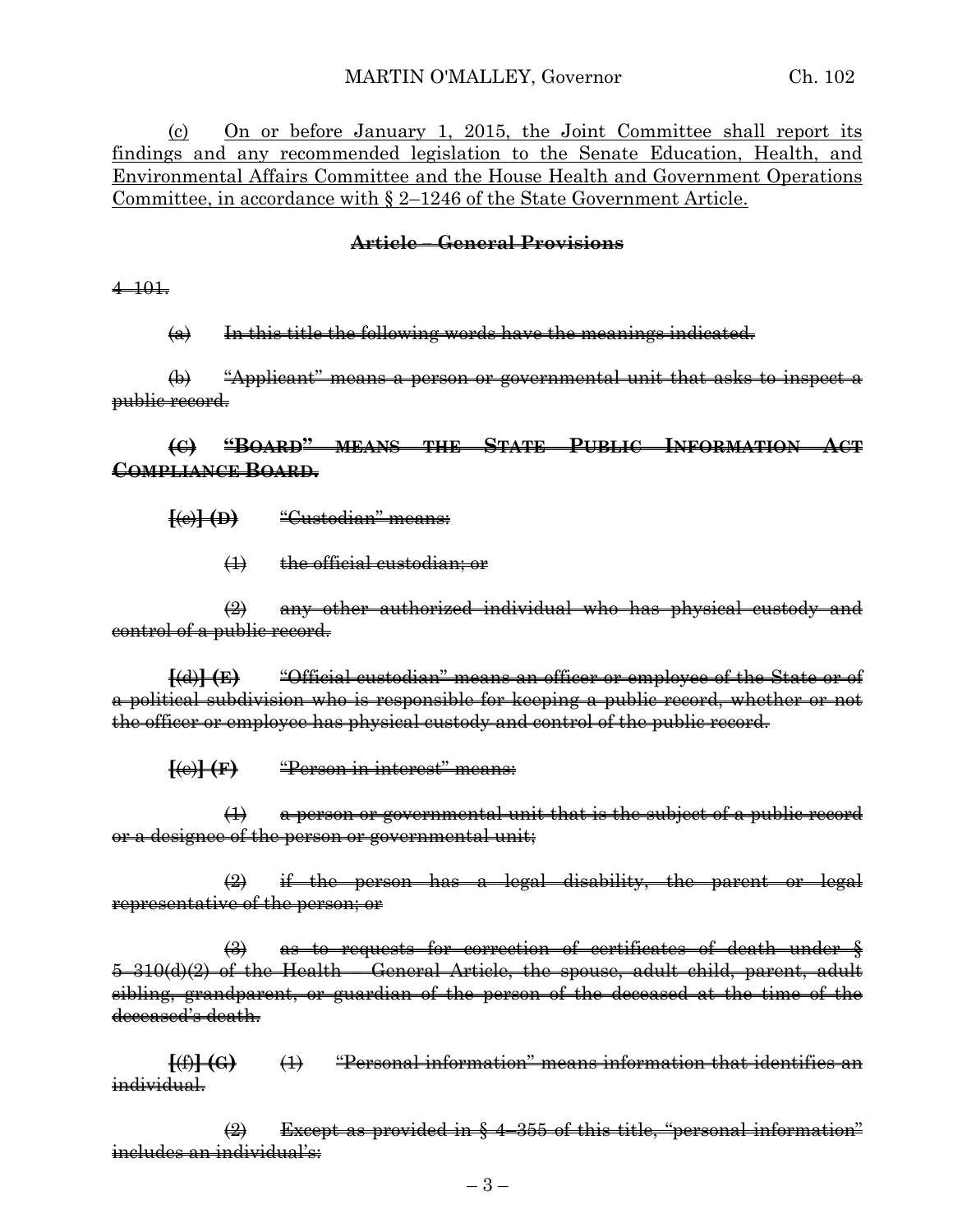- $~~(i)~~$  name;</del>
- (ii) address;
- (iii) driver's license number or any other identification number;
- (iv) medical or disability information;
- $\leftrightarrow$  photograph or computer–generated image;
- (vi) Social Security number; and
- (vii) telephone number.
- (3) "Personal information" does not include an individual's:
	- (i) driver's status;
	- (ii) driving offenses;
	- (iii) five–digit zip code; or
	- (iv) information on vehicular accidents.
- **[**(g)**] (H)** "Political subdivision" means:
	- $\overline{4}$  a county;
	- (2) a municipal corporation;
	- (3) an unincorporated town;
	- (4) a school district; or
	- (5) a special district.

**[**(h)**] (I)** (1) "Public record" means the original or any copy of any documentary material that:

 $\overrightarrow{H}$  is made by a unit or an instrumentality of the State or of a political subdivision or received by the unit or instrumentality in connection with the transaction of public business; and

 $(i)$  is in any form, including: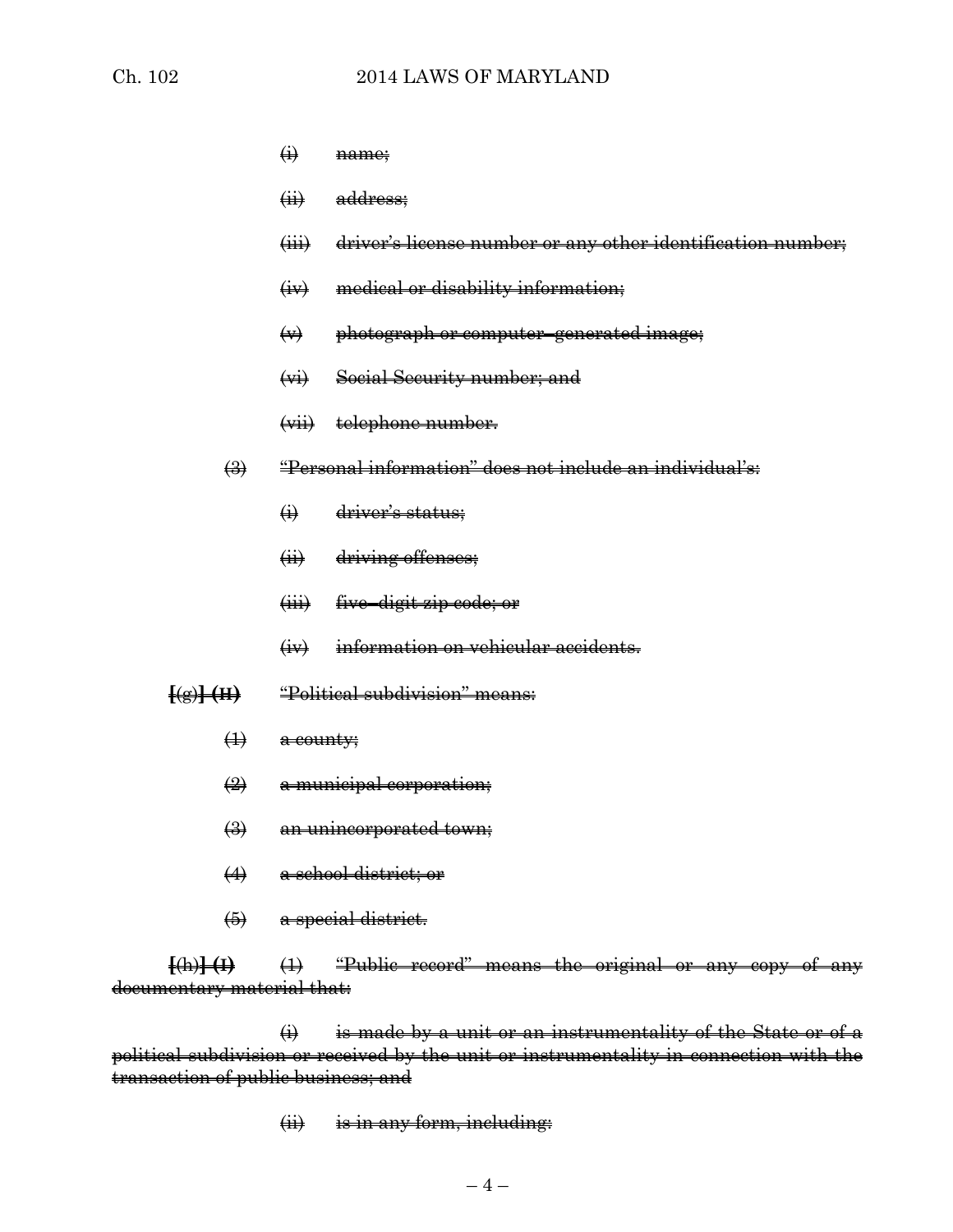#### MARTIN O'MALLEY, Governor Ch. 102

| $\pm$         | <del>a card;</del>            |
|---------------|-------------------------------|
| $\frac{9}{2}$ | a computerized record;        |
| $\frac{9}{2}$ | eorrespondence;               |
| 4.            | <del>a drawing;</del>         |
| 5.            | <del>film or microfilm;</del> |
| 6.            | <del>a form;</del>            |
| Ŧ.            | a map;                        |
| 8.            | a photograph or photostat;    |
| 9.            | <del>a recording; or</del>    |
| ₩.            | <del>a tape.</del>            |

 $\left(2\right)$  "Public record" includes a document that lists the salary of an employee of a unit or an instrumentality of the State or of a political subdivision.

(3) "Public record" does not include a digital photographic image or signature of an individual, or the actual stored data of the image or signature, recorded by the Motor Vehicle Administration.

**SUBTITLE 1A. STATE PUBLIC INFORMATION ACT COMPLIANCE BOARD.**

#### **4–1A–01.**

**THERE IS A STATE PUBLIC INFORMATION ACT COMPLIANCE BOARD.**

#### **4–1A–02.**

**(A) (1) THE BOARD CONSISTS OF THREE MEMBERS.**

**(2) AT LEAST ONE OF THE MEMBERS OF THE BOARD SHALL BE AN ATTORNEY ADMITTED TO THE MARYLAND BAR.**

**(3) THE GOVERNOR SHALL APPOINT THE MEMBERS WITH THE ADVICE AND CONSENT OF THE SENATE.**

**(B) FROM AMONG THE MEMBERS OF THE BOARD, THE GOVERNOR SHALL APPOINT A CHAIR.**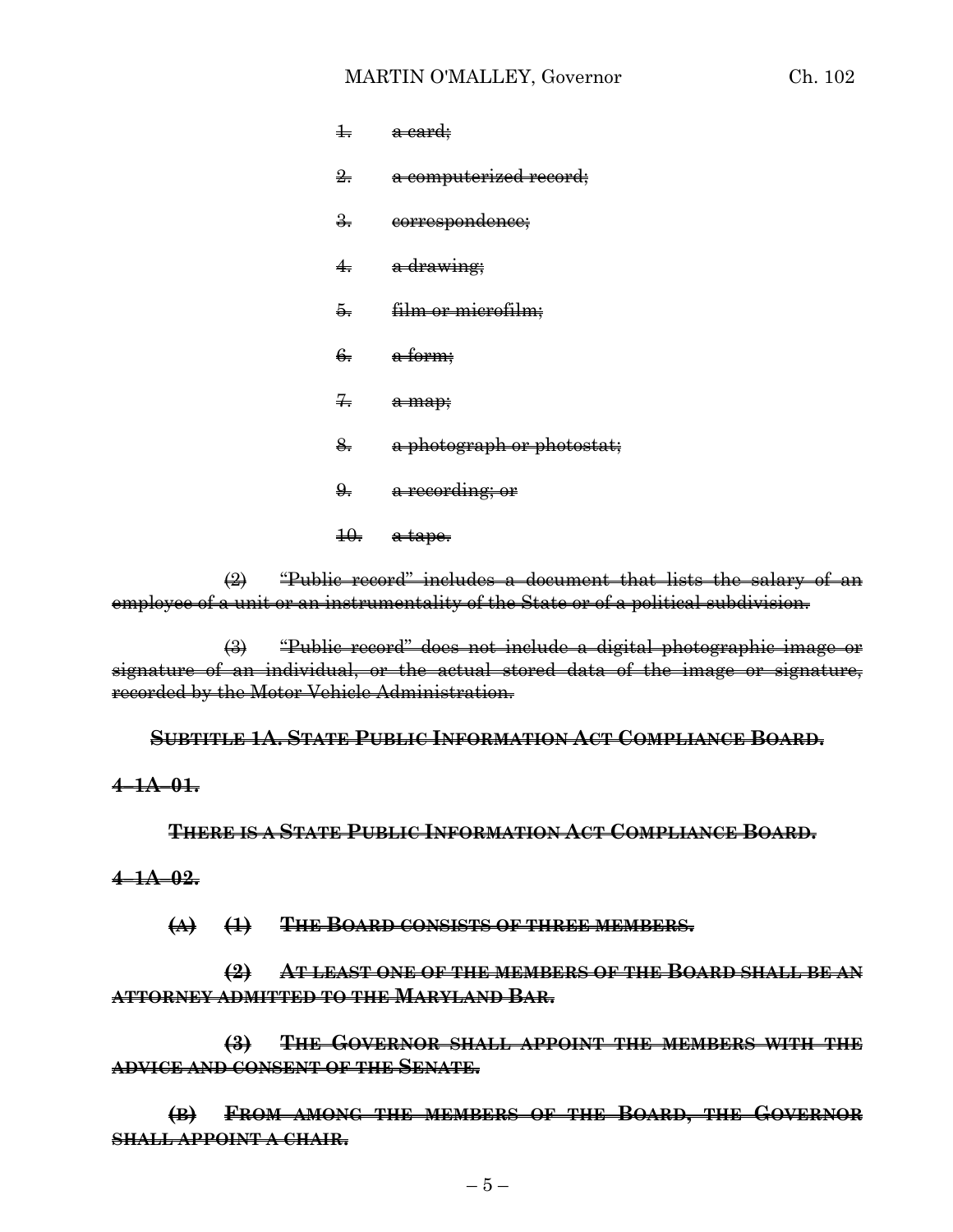**(C) (1) THE TERM OF A MEMBER IS 3 YEARS.**

**(2) THE TERMS OF MEMBERS ARE STAGGERED AS REQUIRED BY THE TERMS PROVIDED FOR MEMBERS OF THE BOARD ON OCTOBER 1, 2014.**

**(3) AT THE END OF A TERM, A MEMBER CONTINUES TO SERVE UNTIL A SUCCESSOR IS APPOINTED.**

**(4) A MEMBER WHO IS APPOINTED AFTER A TERM HAS BEGUN SERVES ONLY FOR THE REST OF THE TERM AND UNTIL A SUCCESSOR IS APPOINTED.**

**(5) A MEMBER MAY NOT SERVE FOR MORE THAN TWO CONSECUTIVE 3–YEAR TERMS.**

**4–1A–03.**

**(A) A MAJORITY OF THE FULL AUTHORIZED MEMBERSHIP OF THE BOARD IS A QUORUM.**

**(B) THE BOARD SHALL DETERMINE THE TIMES AND PLACES OF ITS MEETINGS.**

**(C) A MEMBER OF THE BOARD:**

**(1) MAY NOT RECEIVE COMPENSATION AS A MEMBER OF THE BOARD; BUT**

**(2) IS ENTITLED TO REIMBURSEMENT FOR EXPENSES UNDER THE STANDARD STATE TRAVEL REGULATIONS, AS PROVIDED IN THE STATE BUDGET.**

**(D) THE OFFICE OF THE ATTORNEY GENERAL SHALL PROVIDE STAFF FOR THE BOARD.**

**4–1A–04.**

**(A) THE BOARD SHALL:**

**(1) RECEIVE, REVIEW, AND, SUBJECT TO § 4–1A–07 OF THIS SUBTITLE, RESOLVE COMPLAINTS FROM ANY PERSON ALLEGING THAT A CUSTODIAN:**

 $-6-$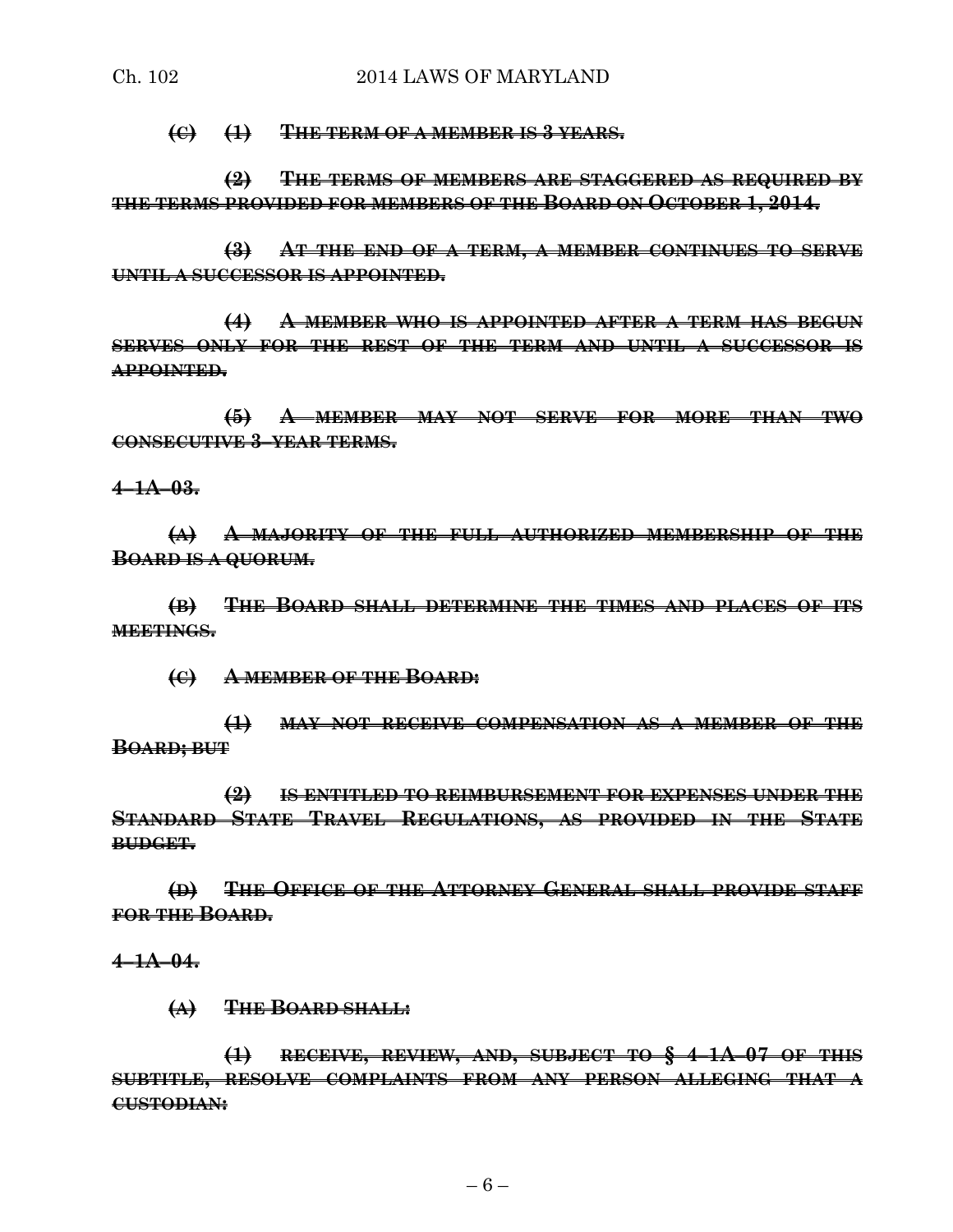**(I) DENIED INSPECTION OF A PUBLIC RECORD IN VIOLATION OF THIS TITLE; OR**

**(II) CHARGED AN UNREASONABLE FEE OF MORE THAN \$500 UNDER § 4–206 OF THIS TITLE;**

**(2) ISSUE A WRITTEN OPINION AS TO WHETHER A VIOLATION HAS OCCURRED; AND**

**(3) ORDER THE CUSTODIAN TO:**

**(I) IF THE BOARD FINDS THAT THE CUSTODIAN DENIED INSPECTION OF A PUBLIC RECORD IN VIOLATION OF THIS TITLE, PRODUCE THE PUBLIC RECORD FOR INSPECTION; OR**

**(II) IF THE BOARD FINDS THAT THE CUSTODIAN CHARGED AN UNREASONABLE FEE OF MORE THAN \$500 UNDER § 4–206 OF THIS TITLE, REDUCE THE FEE TO AN AMOUNT DETERMINED BY THE BOARD TO BE REASONABLE AND REFUND THE DIFFERENCE.**

- **(B) THE BOARD SHALL:**
	- **(1) ADOPT REGULATIONS TO CARRY OUT THIS TITLE;**

**(2) STUDY ONGOING COMPLIANCE WITH THIS TITLE BY CUSTODIANS; AND**

**(3) MAKE RECOMMENDATIONS TO THE GENERAL ASSEMBLY FOR IMPROVEMENTS IN THIS TITLE.**

**(C) (1) ON OR BEFORE OCTOBER 1 OF EACH YEAR, THE BOARD SHALL SUBMIT A REPORT TO THE GOVERNOR AND, SUBJECT TO § 2–1246 OF THE STATE GOVERNMENT ARTICLE, THE GENERAL ASSEMBLY.**

- **(2) THE REPORT SHALL:**
	- **(I) DESCRIBE THE ACTIVITIES OF THE BOARD;**
	- **(II) DESCRIBE THE OPINIONS OF THE BOARD;**

**(III) STATE THE NUMBER AND NATURE OF COMPLAINTS FILED WITH THE BOARD AND DISCUSS COMPLAINTS THAT THE INSPECTION OF PUBLIC RECORDS WAS DENIED; AND**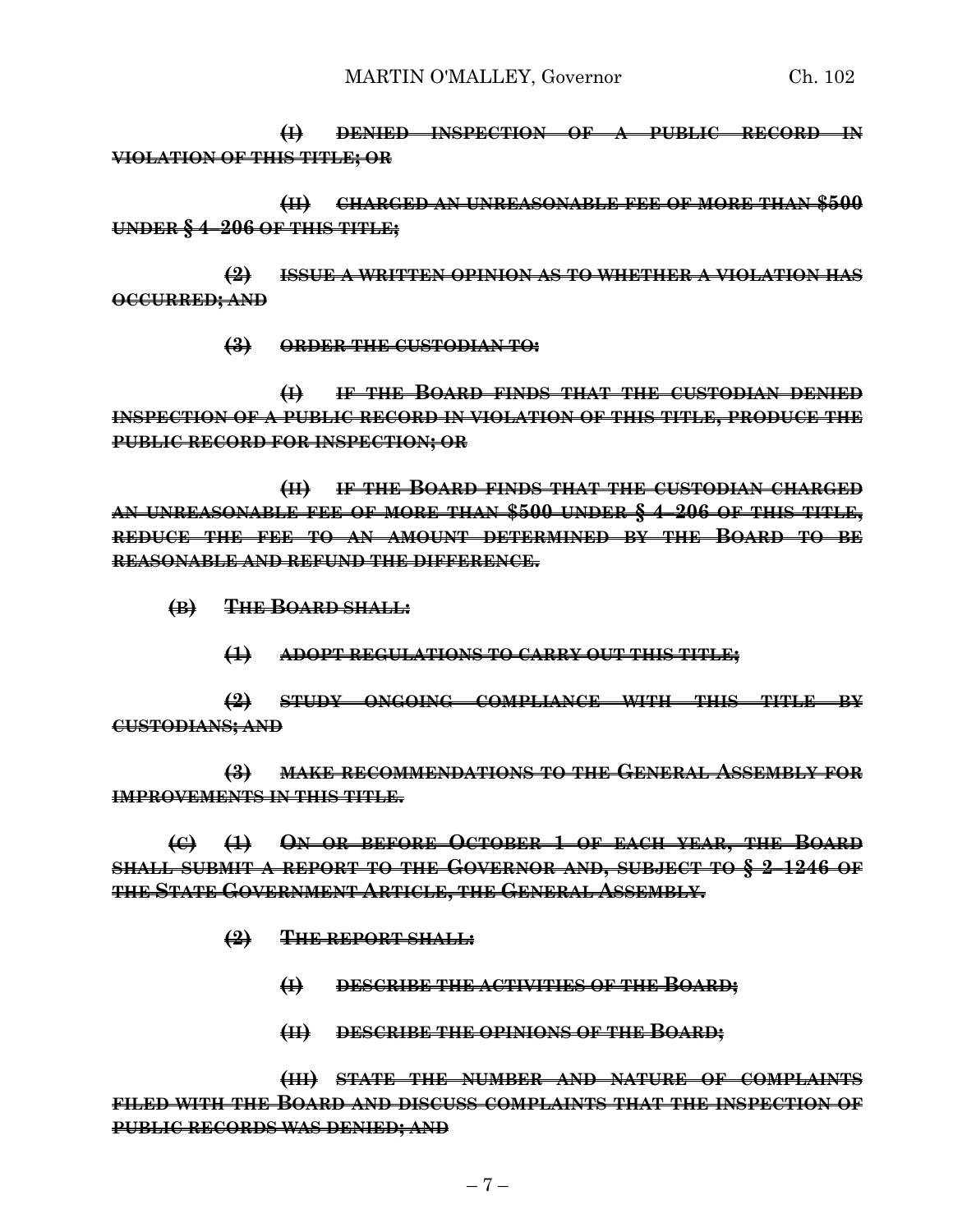#### **(IV) RECOMMEND ANY IMPROVEMENTS TO THIS TITLE.**

#### **4–1A–05.**

**(A) ANY PERSON MAY FILE A WRITTEN COMPLAINT WITH THE BOARD SEEKING A WRITTEN OPINION AND ORDER FROM THE BOARD ALLEGING THAT A CUSTODIAN:**

**(1) DENIED INSPECTION OF A PUBLIC RECORD IN VIOLATION OF THIS TITLE; OR**

**(2) CHARGED AN UNREASONABLE FEE OF MORE THAN \$500 UNDER § 4–206 OF THIS TITLE.**

**(B) THE COMPLAINT SHALL:**

**(1) IDENTIFY THE CUSTODIAN THAT IS THE SUBJECT OF THE COMPLAINT;**

**(2) DESCRIBE THE ACTION OF THE CUSTODIAN, THE DATE OF THE ACTION, AND THE CIRCUMSTANCES OF THE ACTION; AND**

**(3) BE SIGNED BY THE COMPLAINANT.**

**4–1A–06.**

**(A) EXCEPT AS PROVIDED IN SUBSECTION (C) OF THIS SECTION, ON RECEIPT OF THE WRITTEN COMPLAINT, THE BOARD PROMPTLY SHALL:**

**(1) SEND THE COMPLAINT TO THE CUSTODIAN IDENTIFIED IN THE COMPLAINT; AND**

**(2) REQUEST THAT A RESPONSE TO THE COMPLAINT BE SENT TO THE BOARD.**

**(B) (1) THE CUSTODIAN SHALL FILE A WRITTEN RESPONSE TO THE COMPLAINT WITHIN 30 DAYS AFTER THE CUSTODIAN RECEIVES THE COMPLAINT.**

**(2) ON REQUEST OF THE BOARD, THE CUSTODIAN SHALL INCLUDE WITH ITS WRITTEN RESPONSE TO THE COMPLAINT:**

**(I) IF THE COMPLAINT ALLEGES THAT THE CUSTODIAN DENIED INSPECTION OF A PUBLIC RECORD IN VIOLATION OF THIS TITLE:**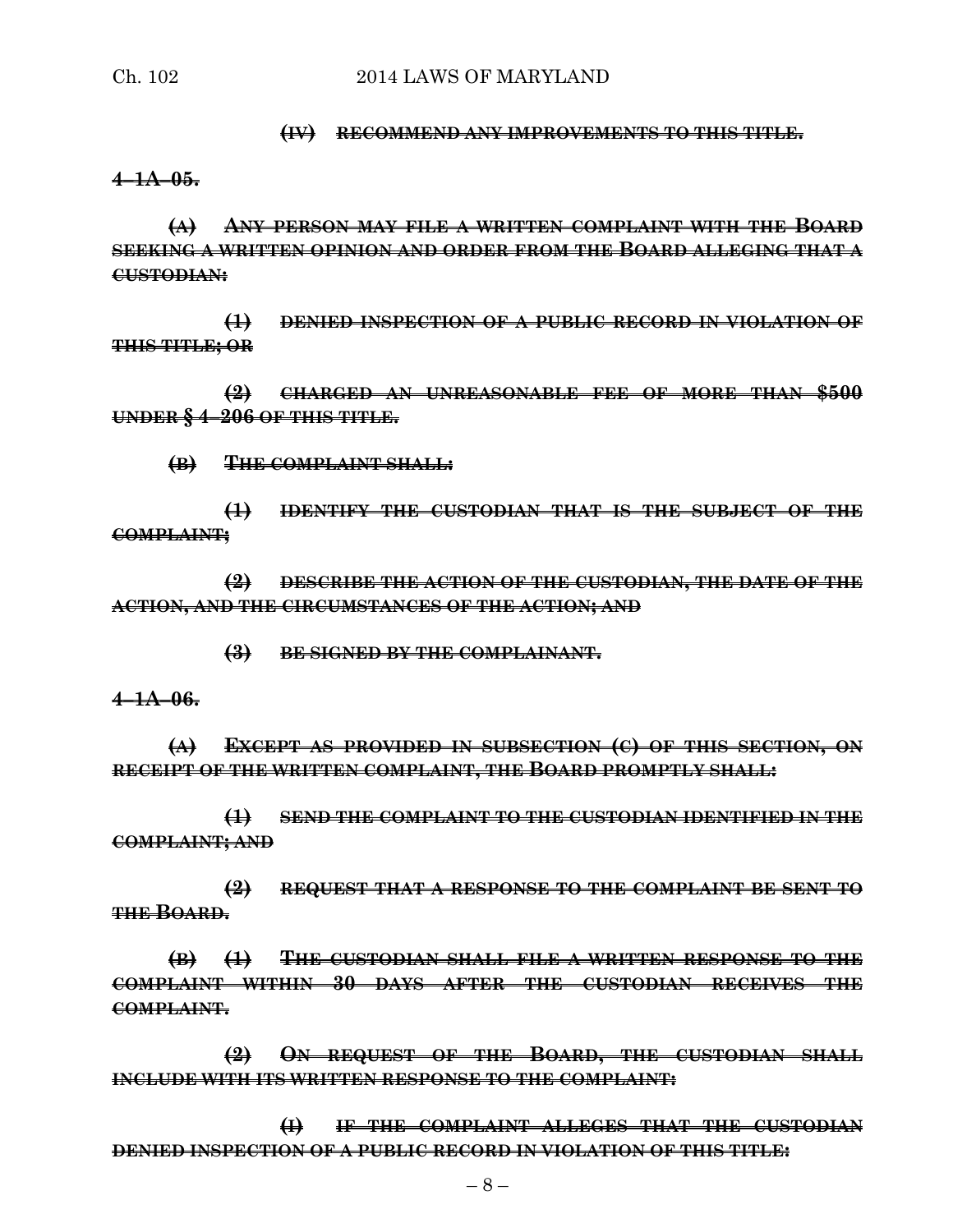#### **1. A COPY OF THE PUBLIC RECORD; AND**

**2. THE PROVISION OF LAW THAT THE CUSTODIAN ALLEGES ALLOWS THE CUSTODIAN TO DENY INSPECTION OF THE PUBLIC RECORD; OR**

**(II) IF THE COMPLAINT ALLEGES THAT THE CUSTODIAN CHARGED AN UNREASONABLE FEE OF MORE THAN \$500 UNDER § 4–206 OF THIS TITLE, THE BASIS FOR THE FEE THAT WAS CHARGED.**

**(3) THE BOARD SHALL MAINTAIN THE CONFIDENTIALITY OF A PUBLIC RECORD SUBMITTED BY A CUSTODIAN UNDER PARAGRAPH (2) OF THIS SUBSECTION.**

**(C) IF A WRITTEN RESPONSE IS NOT RECEIVED WITHIN 45 DAYS AFTER THE NOTICE IS SENT, THE BOARD SHALL DECIDE THE CASE ON THE FACTS BEFORE THE BOARD.**

#### **4–1A–07.**

**(A) (1) THE BOARD SHALL REVIEW THE COMPLAINT AND ANY RESPONSE.**

**(2) IF THE INFORMATION IN THE COMPLAINT AND RESPONSE IS SUFFICIENT FOR MAKING A DETERMINATION, WITHIN 30 DAYS AFTER RECEIVING THE RESPONSE, THE BOARD SHALL ISSUE A WRITTEN OPINION AS TO WHETHER A VIOLATION OF THIS TITLE HAS OCCURRED OR WILL OCCUR.**

**(B) (1) IF THE BOARD IS UNABLE TO REACH A DETERMINATION BASED ON THE WRITTEN SUBMISSIONS BEFORE IT, THE BOARD MAY SCHEDULE AN INFORMAL CONFERENCE TO HEAR FROM THE COMPLAINANT, THE CUSTODIAN, OR ANY OTHER PERSON WITH RELEVANT INFORMATION ABOUT THE SUBJECT OF THE COMPLAINT.**

**(2) AN INFORMAL CONFERENCE SCHEDULED BY THE BOARD IS NOT A CONTESTED CASE WITHIN THE MEANING OF § 10–202(D) OF THE STATE GOVERNMENT ARTICLE.**

**(3) THE BOARD SHALL ISSUE A WRITTEN OPINION WITHIN 30 DAYS AFTER THE INFORMAL CONFERENCE.**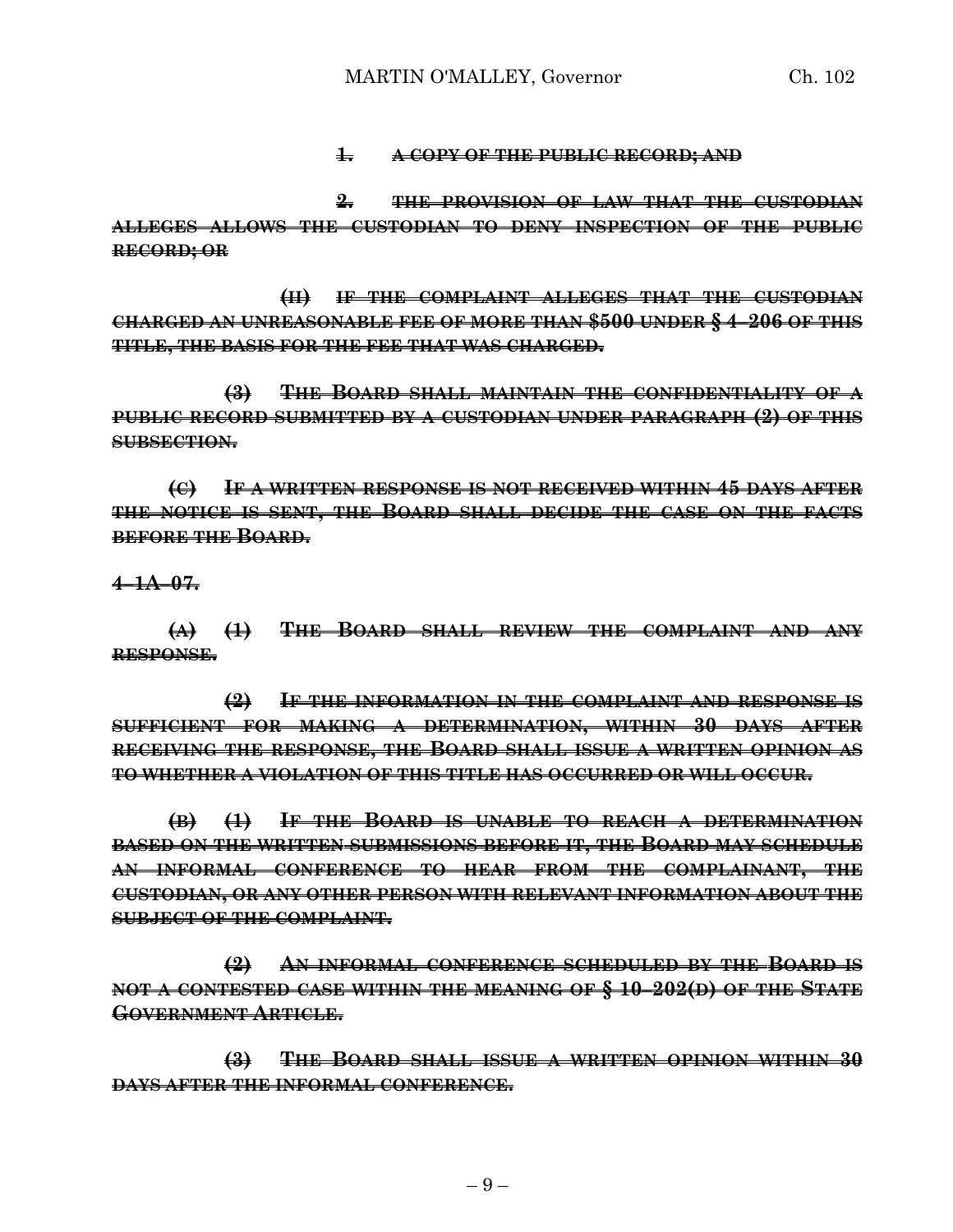### Ch. 102 2014 LAWS OF MARYLAND

**(C) (1) IF THE BOARD IS UNABLE TO RENDER AN OPINION ON A COMPLAINT WITHIN THE TIME PERIODS SPECIFIED IN SUBSECTION (A) OR (B) OF THIS SECTION, THE BOARD SHALL:**

**(I) STATE IN WRITING THE REASON FOR ITS INABILITY TO RENDER AN OPINION; AND**

**(II) ISSUE AN OPINION AS SOON AS POSSIBLE BUT NOT LATER THAN 90 DAYS AFTER THE FILING OF THE COMPLAINT.**

**(2) AN OPINION OF THE BOARD MAY STATE THAT THE BOARD IS UNABLE TO RESOLVE THE COMPLAINT.**

**(D) THE BOARD SHALL SEND A COPY OF THE WRITTEN OPINION TO THE COMPLAINANT AND THE AFFECTED CUSTODIAN.**

**4–1A–08.**

**(A) THE BOARD MAY SEND TO ANY CUSTODIAN IN THE STATE ANY WRITTEN OPINION THAT WILL PROVIDE THE CUSTODIAN WITH GUIDANCE ON COMPLIANCE WITH THIS TITLE.**

**(B) ON REQUEST, THE BOARD SHALL PROVIDE A COPY OF A WRITTEN OPINION TO ANY PERSON.**

**4–1A–09.**

**COMPLIANCE BY A CUSTODIAN WITH AN ORDER OF THE BOARD:**

**(1) IS NOT AN ADMISSION TO A VIOLATION OF THIS TITLE BY THE CUSTODIAN; AND**

**(2) MAY NOT BE USED AS EVIDENCE IN A PROCEEDING CONDUCTED IN ACCORDANCE WITH § 4–362 OF THIS TITLE.**

Part VI. **[**Administrative and**]** Judicial Review.

**[**4–361.

 $(a)$  This section does not apply when the official custodian denies inspection temporarily under § 4–358 of this subtitle.

(b) If a unit is subject to Title 10, Subtitle 2 of the State Government Article, a person or governmental unit may seek administrative review in accordance with